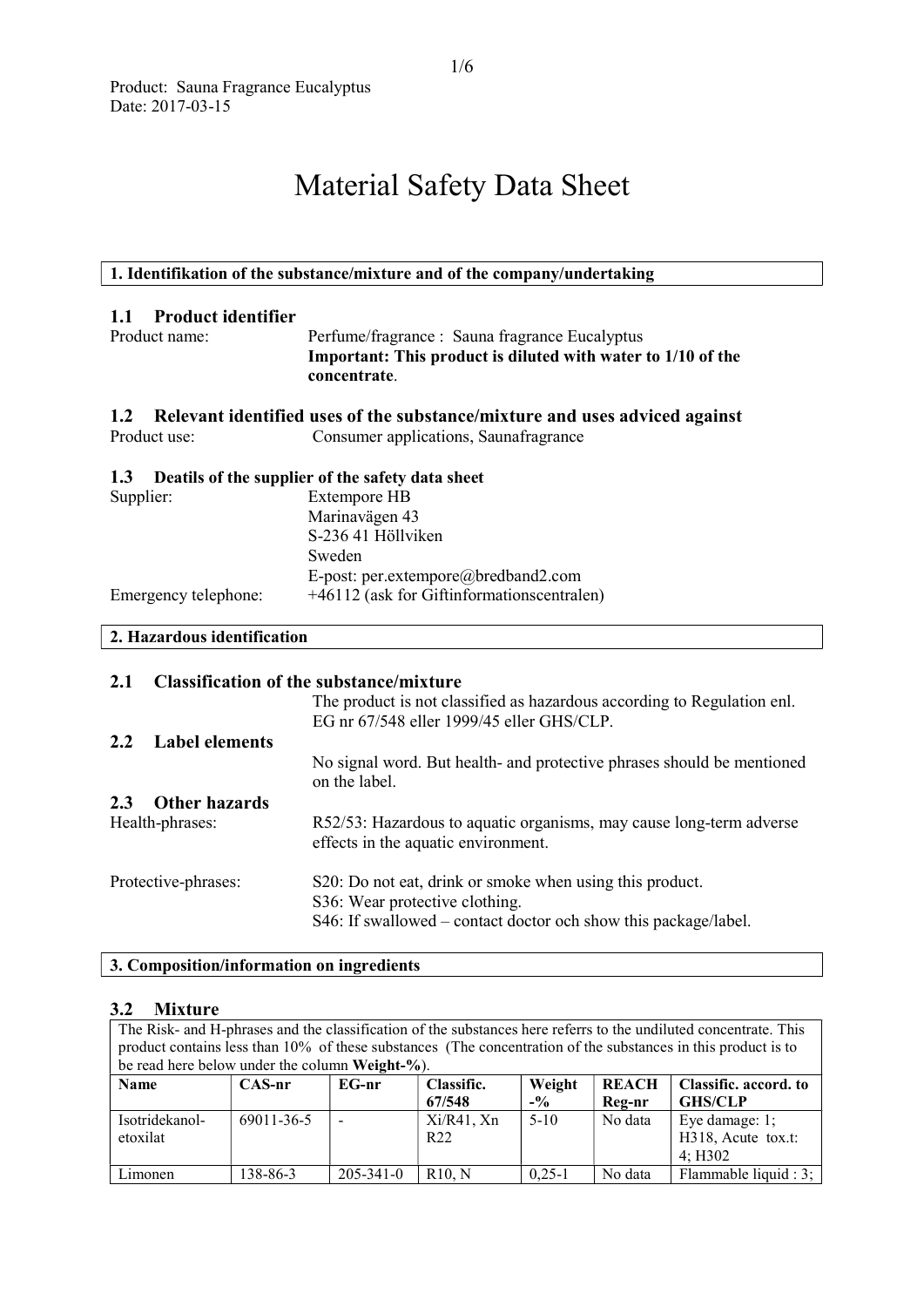|                                                                    |               |           | $R50/53-43$ ,<br>Xn R 65, Xi<br>R <sub>38</sub> |          |         | Inhalation<br>H <sub>226</sub> ,<br>$\text{tox} :: 1; H304, \text{Skin}$<br>irritation: 2; H315,<br>Skin sensitation: 1;<br>H317, Aquatic,<br>acute: 1; H400,<br>Aquatic chronic. 1:<br>H410 |
|--------------------------------------------------------------------|---------------|-----------|-------------------------------------------------|----------|---------|----------------------------------------------------------------------------------------------------------------------------------------------------------------------------------------------|
| Pinener                                                            | $80 - 56 - 8$ | 201-291-9 | R10, N<br>R50/53-R43,<br><b>Xn R65</b>          | $0,25-1$ | No data | Flammable liquid : 3;<br>H <sub>226</sub> , Inhalation<br>toxicity: $1; H304,$<br>Skin sens.:1; H317,<br>Aquatic acute: 1;<br>H400, Aquatic<br>chronic; 1: H410                              |
| For the wording of the listed R- and H-phrases refer to section 16 |               |           |                                                 |          |         |                                                                                                                                                                                              |

# 4. First aid measures

# 4.1 Description of first aid measures

| General:      | If you after some treatment still feel unwell : contact doctor.                                                                      |  |
|---------------|--------------------------------------------------------------------------------------------------------------------------------------|--|
| Inhalation:   | Fresh air.                                                                                                                           |  |
| Eye contact:  | Take off contact-lenses. Carefully flush the eye with lukewarm water for<br>a few minutes. Keep the eyelid open during the flushing. |  |
| Skin contact: | Wash with soap and water $-$ then rinse with water.                                                                                  |  |
| Ingestion:    | If swallowed – contact doctor and show this package and label.                                                                       |  |
| 4.2           | Most important symptoms and effects<br>None known                                                                                    |  |

None known.

# 4.3 Indication of any immediate medical attention and special treatment needed None known.

# 5. Firefighting measures

# 5.1 Extinguishing media

Suitable extinguishing media: Sand, foam or CO2-extinguisher.

# 5.2 Special hazards arising from the mixture<br>Hazards: Not flamable.

Not flamable.

# 5.3 Advice for firefighters

Protection: Use recirculated air breathing equipment and protectiv clothing if fire should occur where this product is stored.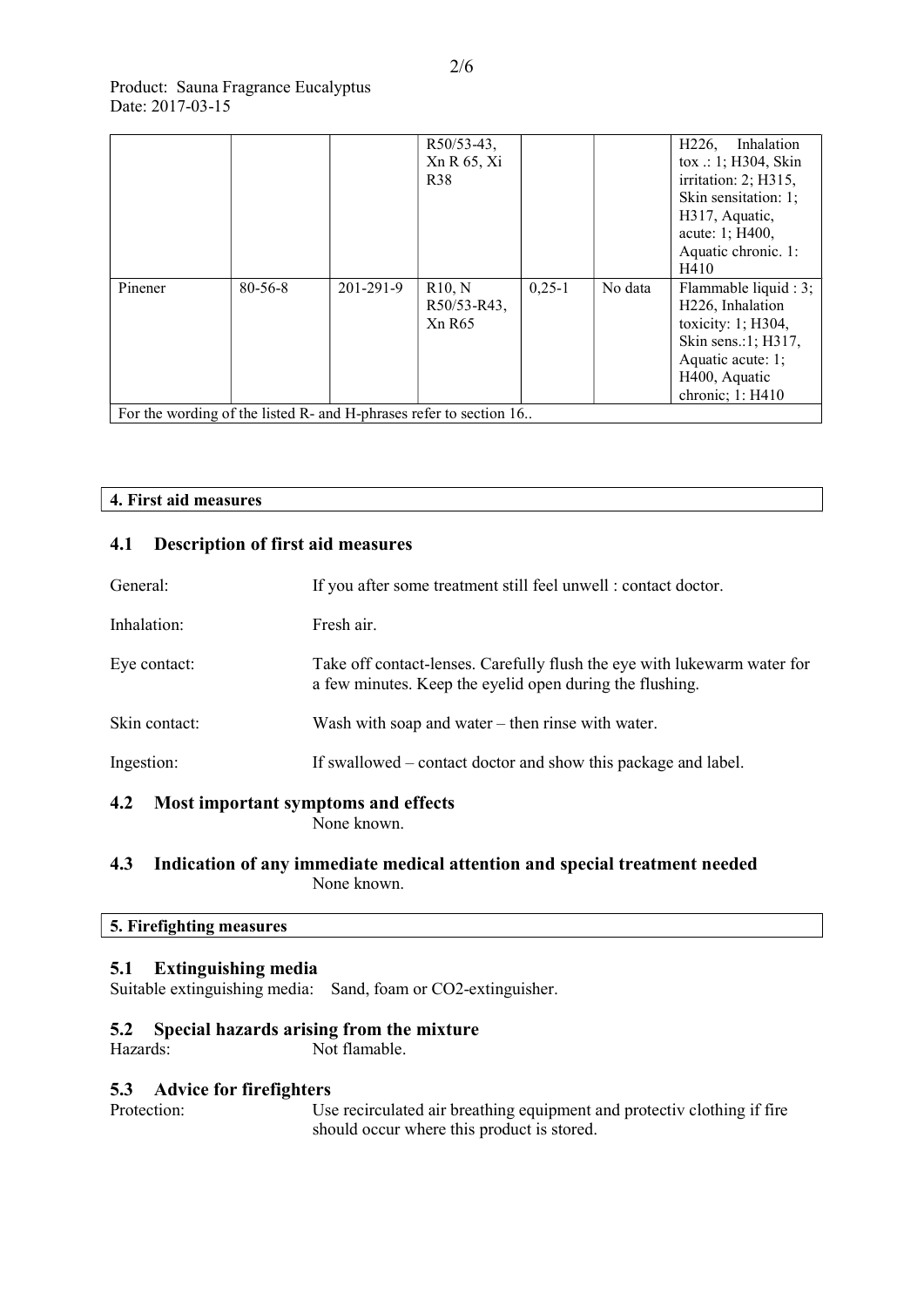#### 6. Accidental release measures

# 6.1 Personal precautions, protective equipment and emergency procedures

Precautions: Provide for sufficient ventilation.

#### 6.2 Environmental precautions

Measures: Do not empty into drains.

#### 6.3 Methods and material for containment and cleaning up

Measures: Collect spillage with non-combustible absorbent material.

# 6.4 Reference to other sections

Not applicable.

#### 7. Handling and storage

#### 7.1 Precautions for safe handling

Rekommendations: Wear suitable protective clothing.

# 7.2 Conditions for safe storage, including any incompatibilities

Measures: Provide for sufficient ventilation and store the product well closed in a cool place.

#### 7.3 Specific end use(s)

Perfume/fragrance Follow the recommendations on the label.

#### 8. Exposure control / personal protection

#### 8.1 Control parameters

Limonen: CAS-No.: 138-86-3 Specification: TRGS 900 (D) Category: 2 ( II ) Remarks: DFG, Sh, Y

Value:  $20 \text{ ml/m}^3 / 110 \text{ mg/m}^3$ 

#### 8.2 Exposure controls

Individual protections: Do not eat or drink when working with the product. Eye protection: Avoid contact with the eyes. Skin protection: Avoid contact with the skin.

#### 9. Physical and chemical properties

#### 9.1 Information on basic physical and chemical properties

| From:             | Liquid, colourless |
|-------------------|--------------------|
| Odour:            | Rem. of eucalyptus |
| pH-value:         | C: a 7             |
| Relative density: | C: a 1             |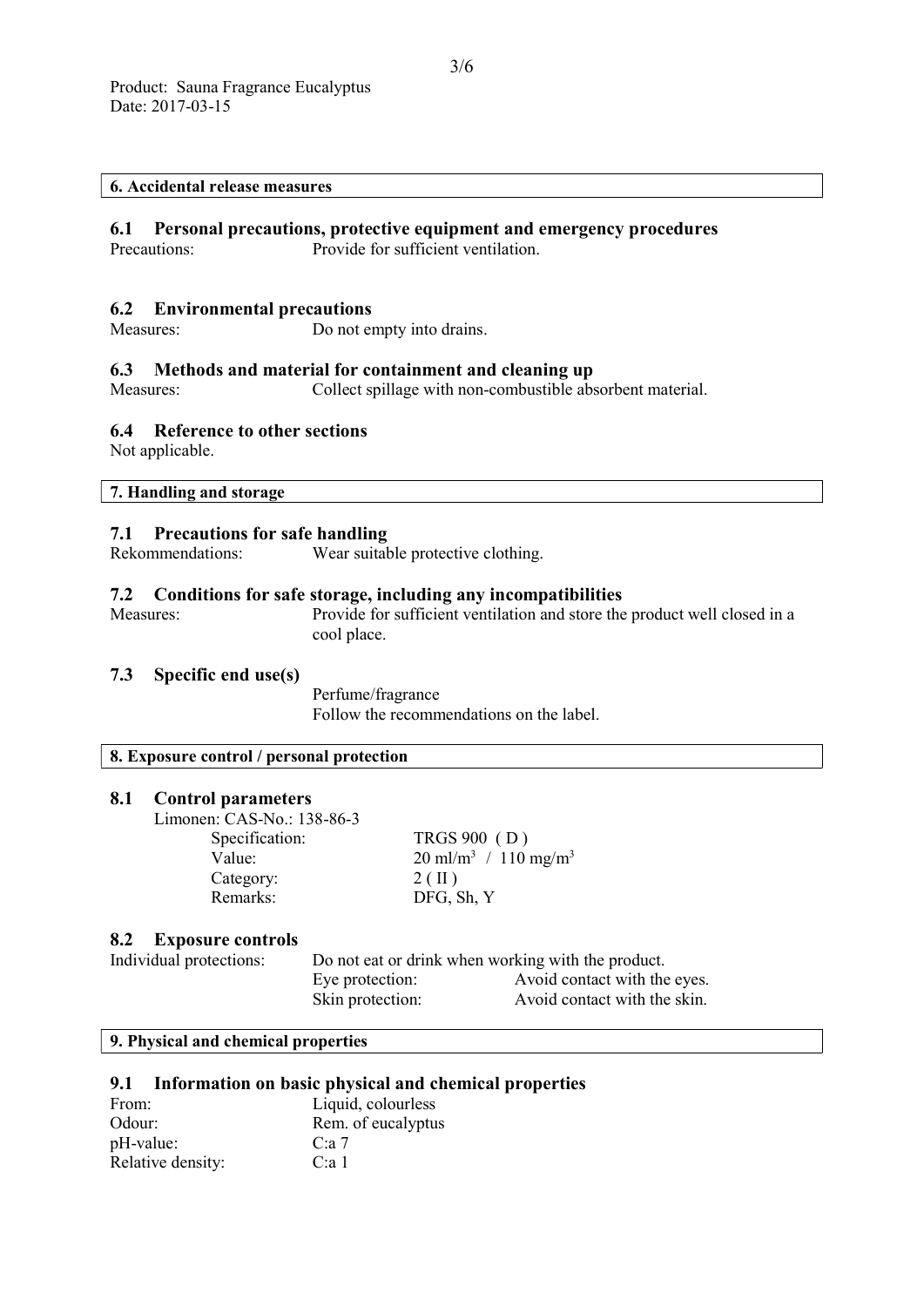Product: Sauna Fragrance Eucalyptus Date: 2017-03-15

| Solubility;          |     |
|----------------------|-----|
| In water:            | Yes |
| in organic solvents: | No  |

# 9.2 Other information

None

|                                                                                                                 | 10. Stability and reactivity            |                                                    |
|-----------------------------------------------------------------------------------------------------------------|-----------------------------------------|----------------------------------------------------|
|                                                                                                                 | 10.1 Reactivity                         | There are no data available on the product itself. |
|                                                                                                                 | 10.2 Chemical stability                 | There are no data available on the product itself  |
|                                                                                                                 | 10.3 Possibility of hazardous reactions | There are no data available on the product itself. |
|                                                                                                                 | 10.4 Conditions to avoid                | None, if handled according to order.               |
|                                                                                                                 | 10.5 Incompatible materials             | Acids and bases.                                   |
| 10.6 Hazardous decomposition products<br>None, if handled according to order.                                   |                                         |                                                    |
| 11. Toxicological information                                                                                   |                                         |                                                    |
| 11.1 Information on toxicological effects<br>The product:<br>There are no data available on the product itself. |                                         |                                                    |

# 12. Ecological information

#### 12.1 Toxicity

 $\overline{\phantom{a}}$ 

There are no data available on the product itself. The product contains pinenes

# 12.2 Persistence and degradeability

There are no data available on the product itself.

### 12.3 Bioaccumulative potential

There are no data available on the product itself.

# 12.4 Mobility in soil

No negative effects to adapted biological purification plants to be expected.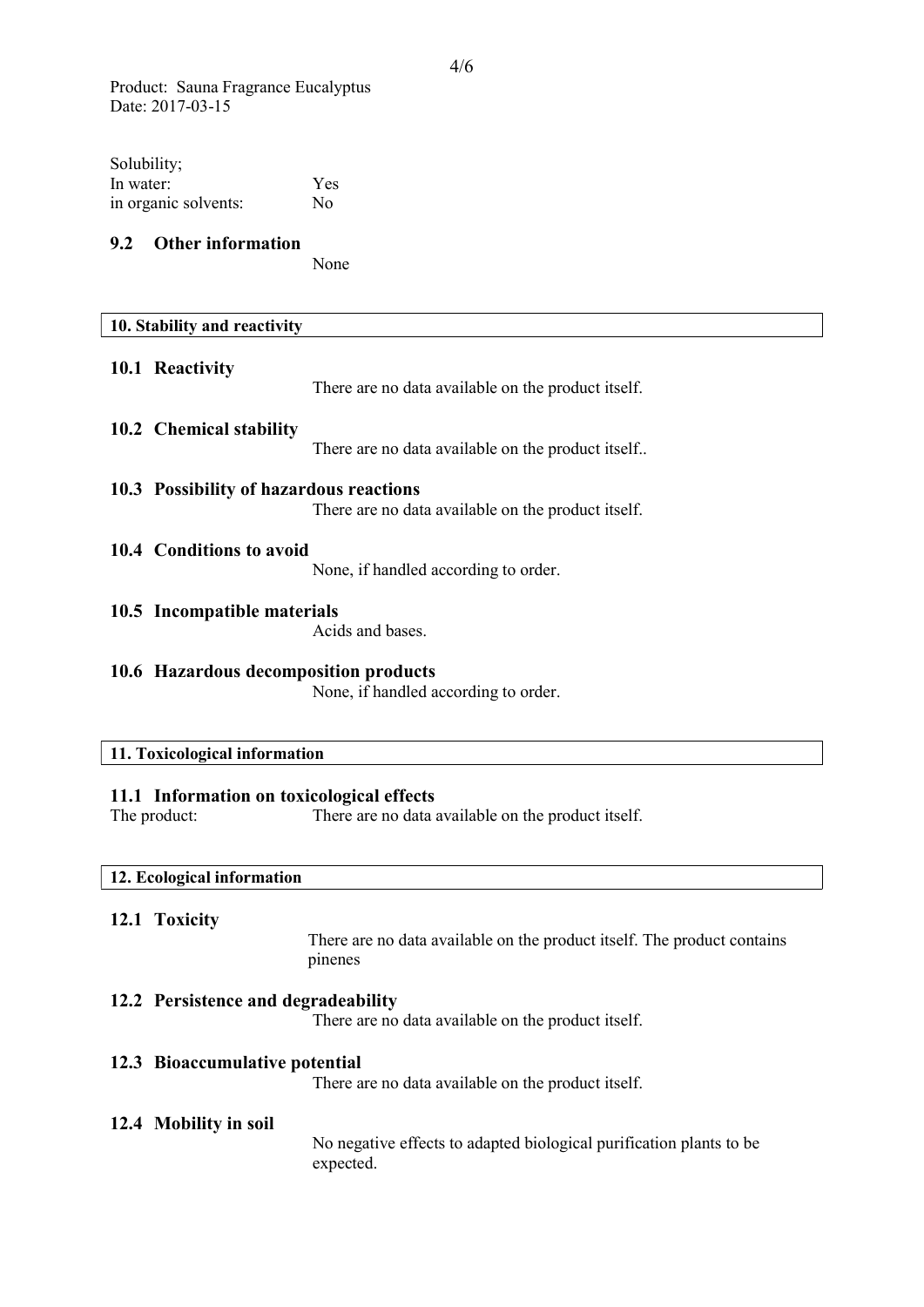#### 12.5 Results of PBT and vPvB assessment

There are no data available on the product itself.

#### 12.6 Other adverse effects

Do not empty into water or drains.

#### 13. Disposal considerations

# 13.1 Waste treatment methods

Do not empty into open water or drains.

| 14. Transport information         |                                                                                                    |
|-----------------------------------|----------------------------------------------------------------------------------------------------|
| <b>General information</b>        | Not classified as dangerous goods according to (ADR, RID, UN, IMO,<br>IATA/ICAO).                  |
| 14.1 UN-number                    | Not applicable.                                                                                    |
| 14.2 UN proper shipping name      | Not applicable.                                                                                    |
| 14.3 Transport hazard class(es)   | Not applicable.                                                                                    |
| 14.4 Packing group                | Not applicable.                                                                                    |
| 14.5 Environmental hazards        |                                                                                                    |
|                                   | Hazardous to aquatic organisms, may cause long-term adverse effects in<br>the aquatic environment. |
| 14.6 Special precautions for user | None.                                                                                              |

# 15. Regulatory information

15.1 Safety, health and environmental regulations/legislation specific for the mixture References: The product is not classified as hazardous according to Regulation enl. EG nr 67/548 eller 1999/45 eller GHS/CLP.

### 15.2 Chemical safety assessment

There are no data available on the product itself.